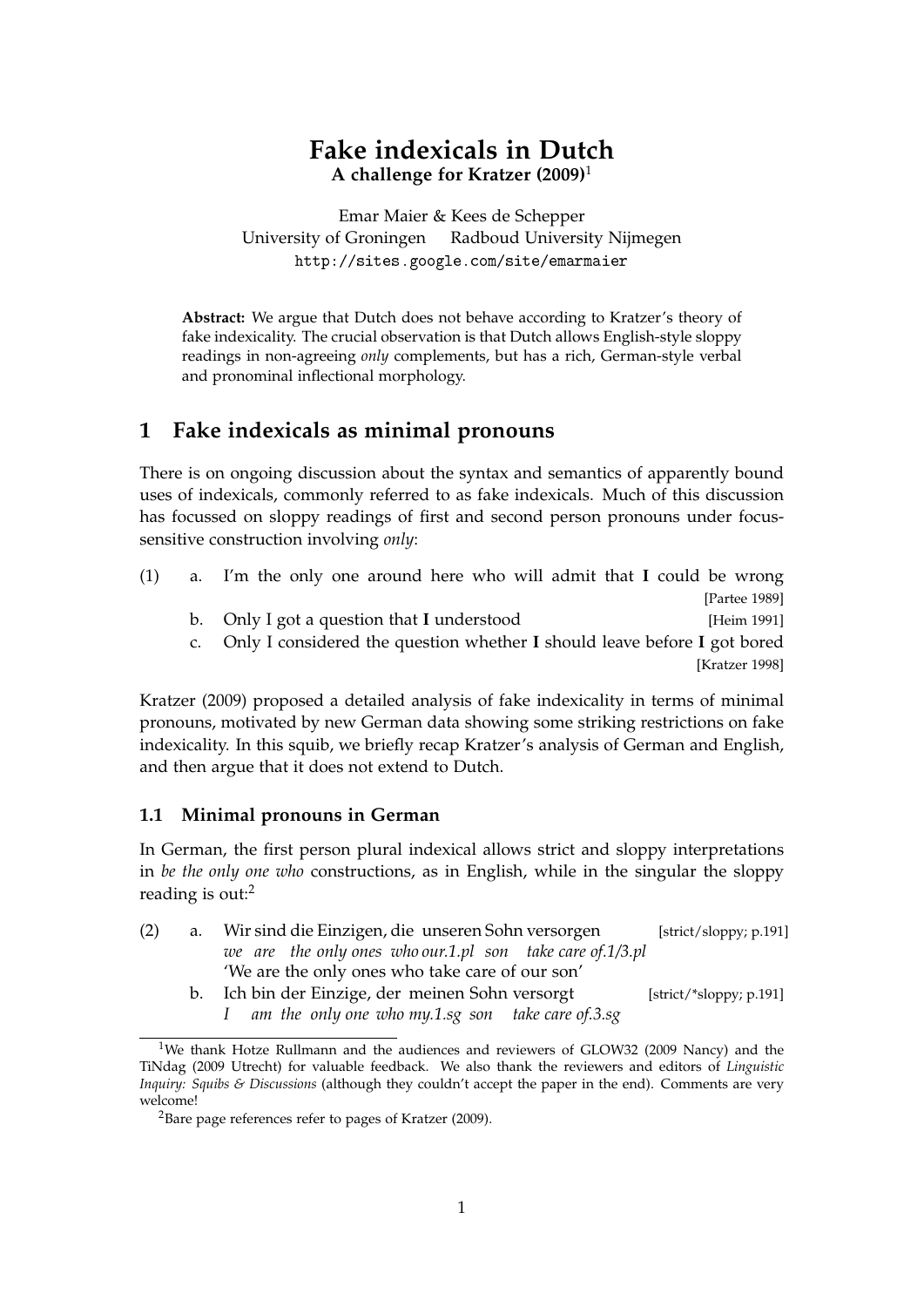In other words, for (2b), we don't get the reading paraphrasable (in German and English alike) with an (unstressed) third person possessive: *I am the only one who is taking care of his son*.

Considering the entire paradigm, Kratzer observes a link between the inflections of the possessive and the verb in the relative clause: the sloppy reading is blocked precisely when there is a clear mismatch between the *ϕ*-features of the verb and those of the possessive. In (2a) both verb and possessive are compatible with the feature set [1.pl], while in (2b) we have a [1.sg] possessive vs. a [3.sg] verb.

The ingredients of Kratzer's analysis of this pattern in her German data include: (i) a two-way division of pronouns (based on Kratzer 1998) into referential pronouns and minimal pronouns (so-called as they are generated and interpreted without features); (ii) three principles of feature transmission to give minimal pronouns their visible features; (iii) a more complicated notion of syntactic binding of a pronoun as mediated by a local little *v*, rather than by some DP antecedent; (iv) perspectival *v*'s, born with uninterpretable *ϕ*-features; and (v) a competition-based phonological spell-out mechanism to choose the best matching pronoun or verb ending given a set of possibly conflicting features accumulated by transmissions.

To derive the sloppy reading of (2a), for instance, we start with a minimal pronoun representing the possessive and the relative pronoun. The minimal possessive is bound by a little *v*, which eventually yields a bound, sloppy, reading at LF. To get the right phonological spell-out, Krazter has to assume that  $v$  is born with (uninterpretable) local person features, say [1.pl]. In addition to this internal perspective, the subordinate clause inherits a third person, or rather a gender feature, say [m.pl], from the main clause (*wir sind die Einzigen*). These two feature sets are transmitted and unified according to the transmission principles, eventually ending up on the relative pronoun, the verb and the possessive as [m.1.pl]. Finally, these feature bundles are spelled out according to best match with language specific vocabulary insertion rules, presented in (3) for German possessives and regular verbs:

| (3) | poss-                           |  |                         | verb-                           |                       |
|-----|---------------------------------|--|-------------------------|---------------------------------|-----------------------|
|     | $1.\text{sg}$                   |  | $\leftrightarrow$ mein  | $1.\text{sg}$                   | $\leftrightarrow$ -e  |
|     | $2.\text{sg}$                   |  | $\leftrightarrow$ dein  | $2.\text{sg}$                   | $\leftrightarrow$ -st |
|     | m/n.sg                          |  | $\leftrightarrow$ sein  | f/m/n.sg $\leftrightarrow -t$   |                       |
|     | 1                               |  | $\leftrightarrow$ unser | 2.pl                            | $\leftrightarrow$ -t  |
|     | 2                               |  | $\leftrightarrow$ euer  | elsewhere $\leftrightarrow$ -en |                       |
|     | elsewhere $\leftrightarrow$ ihr |  |                         |                                 |                       |

In the possesive paradigm there is only one insertion rule whose feature specification is a subset of [m.1.pl], viz. '1 $\leftrightarrow$ unser', so it's spelled out accordingly. For verbs, [m.1.pl] falls in the 'elsewhere' category, so we get *versorg-en*. To derive the strict reading of the same sentence we simply let the possessive start out with [1.pl] features, which can be spelled out at LF and PF immediately.

Now consider the singular variant with *meinen* ('my') in (2b). To derive a sloppy reading here we need to assume the possessive is a minimal pronoun bound by *v*. Without assuming a built in perspective, the [m.sg] from the matrix clause would spread over the subordinate clause, leading to a non-indexical, third person spellout: *. . . der seinen Sohn versorgt* ('who takes care of his son'). To get the fake indexical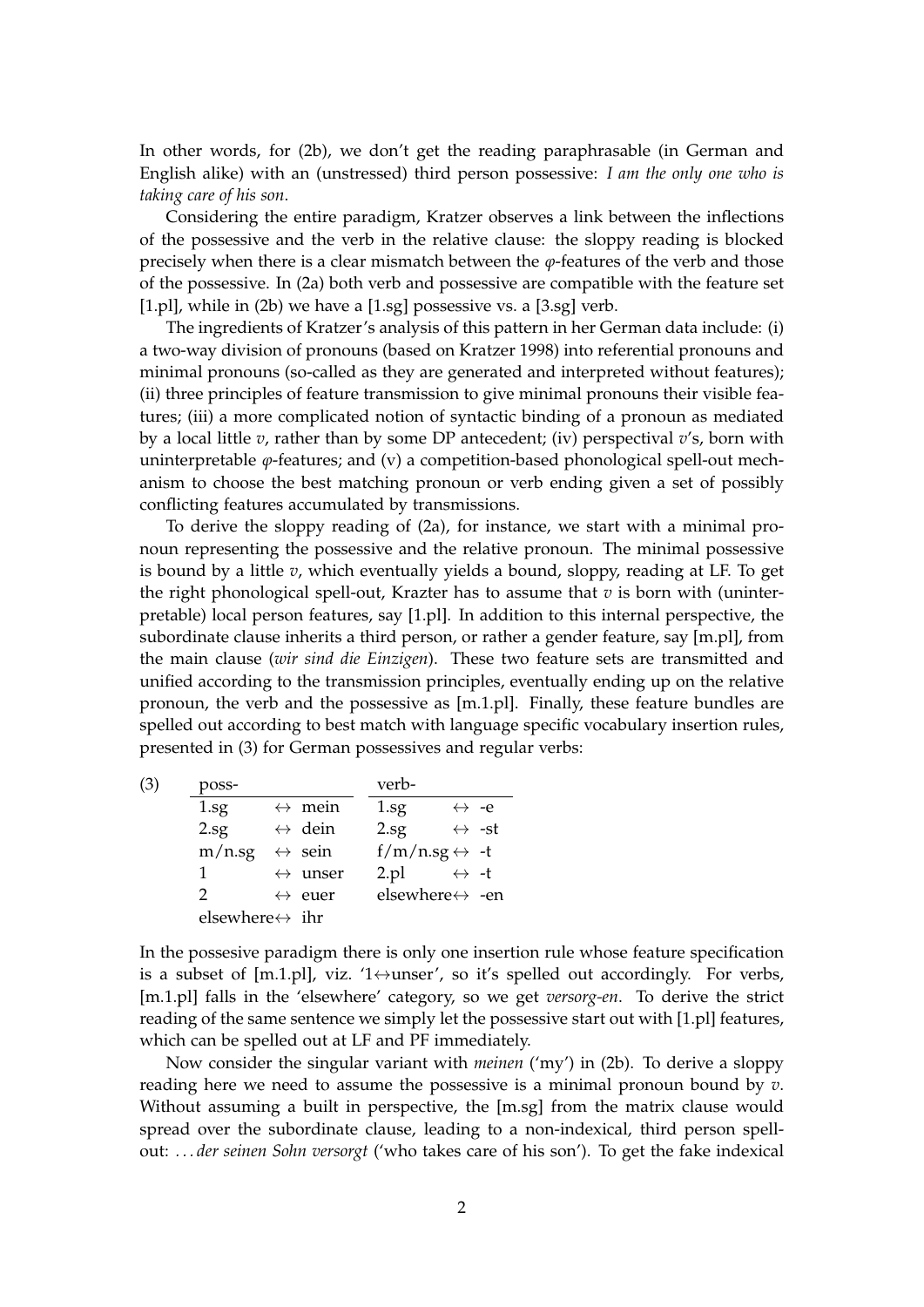possessive we must start with a perspectival, first person *v*, leading to [m.1.sg] feature bundles. Now there are two spell-out candidates for the possessive that match equaly well (*mein/sein*), and similarly for the verb (*versorge/versorgt*). These spell-out conflicts crash the derivation. We can conclude that there is no way to get a sloppy LF with fake indexical *mein* in PF with this type of construction. This explains why (2b) and similar non-agreeing indexicals under *only one who* do not have a sloppy reading.

#### **1.2 Resolving spell-out conflicts in English**

English behaves somewhat differently from German with respect to sloppy readings under *only*. In particular, the literal English translation of (2b), or Kratzer's analogous example (4), allows both strict and sloppy interpretations:

(4) I am the only one who has brushed my teeth  $[strict/sloppy, p.202]$ 

Even though the embedded verb does not agree with the possessive, the sloppy reading (others didn't brush their teeth) is available, according to Kratzer's and our own native informants.

Kratzer seeks an explanation in the different, much poorer verbal inflectional morphology of English compared to German:

| poss-         |  | regular verb-                                                                                                                                                                           |                                                                        |
|---------------|--|-----------------------------------------------------------------------------------------------------------------------------------------------------------------------------------------|------------------------------------------------------------------------|
| $1.\text{sg}$ |  |                                                                                                                                                                                         |                                                                        |
| $\mathcal{P}$ |  |                                                                                                                                                                                         |                                                                        |
| m.sg          |  |                                                                                                                                                                                         |                                                                        |
| f.sg          |  |                                                                                                                                                                                         |                                                                        |
| n.sg          |  |                                                                                                                                                                                         |                                                                        |
| 1             |  |                                                                                                                                                                                         |                                                                        |
|               |  |                                                                                                                                                                                         |                                                                        |
|               |  | $\leftrightarrow$ my<br>$\leftrightarrow$ your<br>$\leftrightarrow$ his<br>$\leftrightarrow$ her<br>$\leftrightarrow$ its<br>$\leftrightarrow$ our<br>elsewhere $\leftrightarrow$ their | $f/m/n.sg \leftrightarrow -s$<br>elsewhere $\leftrightarrow \emptyset$ |

Let's try and construct the sloppy reading for (4). The matrix clause contributes a third person feature, say [m.sg], and *v* contributes a first person perspective, [1.sg]. Transmission blends these together so we have [m.1.sg] bundles to spell out. Now, contrary to the German case, the verb does not lead to a spell-out conflict: *have-*  $[m.1.sg] \Rightarrow$  has. But the possessive still does (*poss-[m.1.sg]*  $\Rightarrow$  *my/his*), so why doesn't the derivation crash? According to Kratzer, English, but not German, has a way to resolve this type of spell-out conflict, viz. by means of a markedness principle:

(6) Nominal gender features are marked in English

On the basis of (6),  $[m.sg]$  ( $\leftrightarrow$ *his*) is more marked than [1.sg] ( $\leftrightarrow$ *my*) so that *my* is the optimal spell-out candidate in the end. This concludes the derivation of the sloppy/fake indexical reading of (4). Since it relies crucially on (6), it is important to consider its justification. Kratzer gives two arguments to support (6): (i) most English nouns are neuter, and (ii) English tends to avoid putting gender on pronouns bound by quantifiers by resorting to plural forms, as in (7).

(7) {Nobody/Everybody} lost their job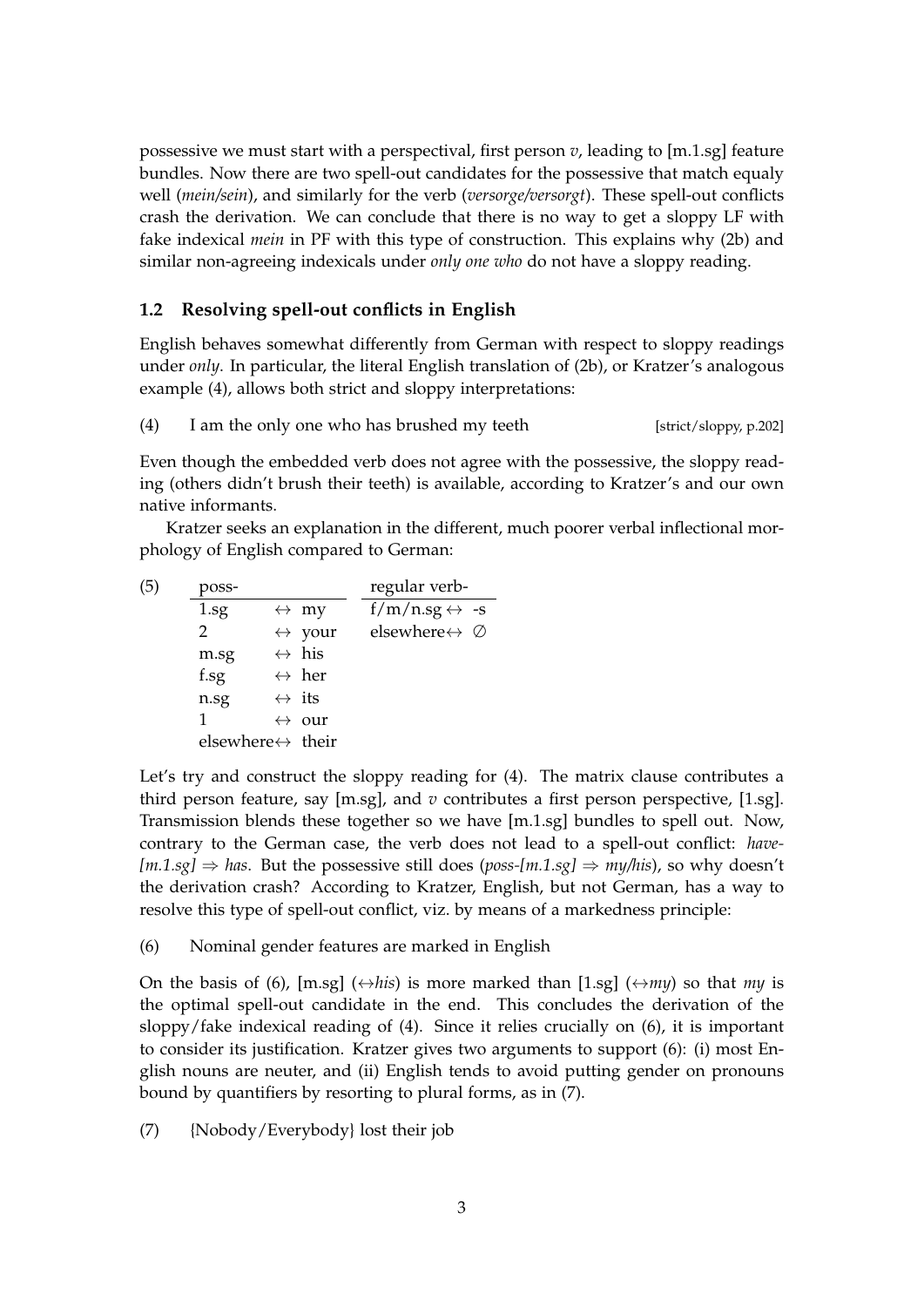Now consider the copula, which makes a crucial extra distinction in its inflection. Again, according to Kratzer's and our informants, we get a sloppy reading:

(8) I am the only one who is brushing my teeth [strict/sloppy, p.208]

The same derivations as before apply, so what we have to spell out are [m.1.sg] bundles. The morphology is as follows:

(9) *be* 1.sg  $\leftrightarrow$  am  $m/f/n.sg \leftrightarrow is$ elsewhere $\leftrightarrow$  are

We get two conflicts:  $be{\text{-}[m.1sg]} \Rightarrow am{\text{/is}}$ , and  $pos{\text{-}[m.1sg]} \Rightarrow my{\text{/his}}$ . To resolve the latter we rely on the earlier markedness principle, (6). For the new, verbal conflict Kratzer introduces a new principle:

(10) Verbal person features are marked in English

The sole argument for this principle is that the copula is a "quirk" (p.211) in the English paradigm: it is the only English verb whose inflection targets number features.

Summing up, to capture the unexpected English sloppiness, Kratzer introduces two very language particular principles that serve to resolve spell-out conflicts that, in German, effectively blocked analogous sloppy readings.

### **2 Between German and English: Dutch**

We show that Dutch allows English-style sloppy readings in *only* complements, but has a rich, German-style verbal and pronominal inflectional morphology. Moreover, there is no basis for assuming that verbal person or pronominal gender or marked in Dutch.

### **2.1 Sloppiness in rich morphology**

The crucial judgment is the acceptability of sentences like (11), which by virtue of the inherently reflexive nature of the predicate means that the possessive is to be read sloppily (other didn't do their best):<sup>3</sup>

 $(11)$ *I am the only one who my best done* ben de enige die m'n best gedaan heeft *has*

In the next section we'll discuss some empirical support we gathered for this judgment. For now, let's see why it poses a problem for Kratzer.

As in the English (4) and (8), we have here a sloppy reading where the possessive (*m'n*.1.sg) does not agree with the embedded verb (*heeft*.3.sg). Kratzer's analysis of the parallel English cases crucially depends on the markedness of nominal gender,

<sup>3</sup>Based on Rullman p.c. to Kratzer, p.192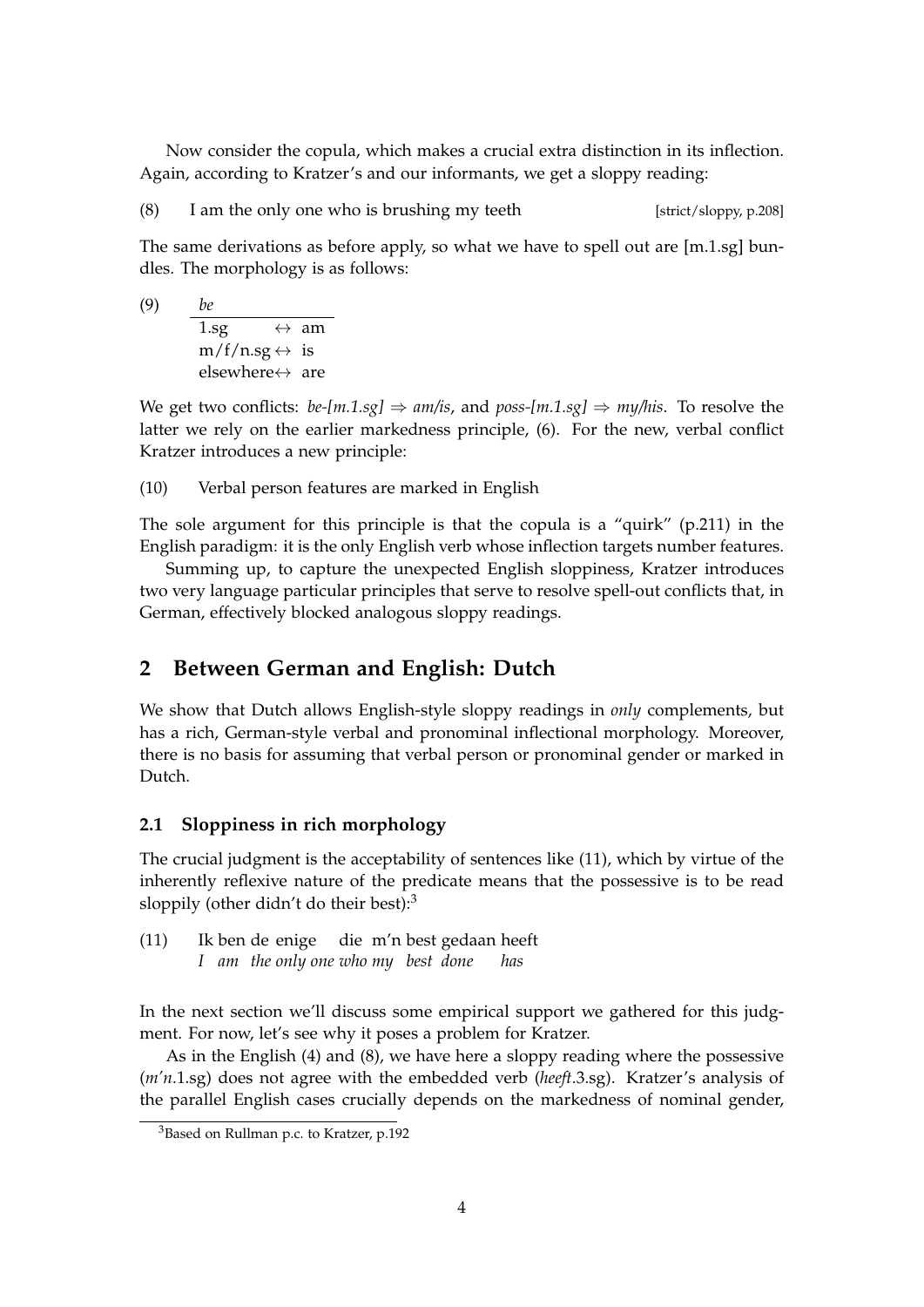(6), and verbal person, (10). We argue that these markedness principles do not hold for Dutch, thus blocking Kratzer's potential explanation of the sloppiness of (11).

Conider the derivation of (the sloppy reading of) (11). As before, we assume a bound fake indexical possessive, a perspectival [1.sg] *v*, and [m.sg] inhereted from the matrix clause. This leads to [m.1.sg] features, which, given the insertion schemas in (12), creates spell-out conflicts for both verb and possessive:<sup>4</sup>

| (12) | poss-                                        |                                       | be, have                           |                        |  |  |  |  |
|------|----------------------------------------------|---------------------------------------|------------------------------------|------------------------|--|--|--|--|
|      | $1.\text{sg}$                                | $\leftrightarrow$ m'n (mijn)          | $1.\text{sg}$                      | $\leftrightarrow$ heb  |  |  |  |  |
|      | $2.\text{sg}$                                | $\leftrightarrow$ je (jouw)           | $2.\text{sg}$                      | $\leftrightarrow$ hebt |  |  |  |  |
|      | $m/n$ .sg                                    | $\leftrightarrow$ z'n (zijn)          | $m/f/n.sg \leftrightarrow$ heeft   |                        |  |  |  |  |
|      | f.sg                                         | $\leftrightarrow$ d'r (haar)          | elsewhere $\leftrightarrow$ hebben |                        |  |  |  |  |
|      | 1                                            | ons<br>$\leftrightarrow$              |                                    |                        |  |  |  |  |
|      | 2                                            | $\leftrightarrow$ jullie              |                                    |                        |  |  |  |  |
|      | elsewhere $\leftrightarrow$ hun              |                                       |                                    |                        |  |  |  |  |
|      | $poss$ -[m.1.sg] $\Rightarrow$ m'n/z'n<br>a. |                                       |                                    |                        |  |  |  |  |
|      | b.                                           | have-[m.1.sg] $\Rightarrow$ heb/heeft |                                    |                        |  |  |  |  |

We're in a similar situation as with the quirky English copula in section 1.2, so we need to appeal to both markedness principles, (6) and (10). Take (6), the markedness of nominal gender in English. Kratzer's first argument is that almost all English nouns are neuter. This is not true in Dutch, which marks all nouns for gender (though it's mostly m or n). The second argument involves the gender escape mechanism of using plurals in certain quantifier constructions. This also doesn't extend to Dutch:

(13) {Niemand/Iedereen} *{Nobody/Everybody}* heeft *has* {z'n/\*hun} *his/their* baan *job* verloren *lost* [cf. (7)]

The motivation for (10), the markedness of verbal person, was that there is only one English verb that targets person features. In Dutch on the other hand, most singular verb inflections crucially depend on one or more person features, though it doesn't distinguish all three persons throughout, like German. Apart from the rich *hebben* ('have') paradigm above (shared only by *zijn* ('be')), we find the following for regular verbs:<sup>5</sup>

(14) regular verb  $\overline{1.\text{sg}} \qquad \leftrightarrow -\varnothing$ 2.sg  $\leftrightarrow$  -t (- $\oslash$ )  $m/f/n.sg \leftrightarrow -t$ elsewhere↔ -en

<sup>&</sup>lt;sup>4</sup>Dutch pronouns have weak and strong forms (e.g.  $m'n$  = weak 'my';  $mijn$  = strong 'my'). The strong form is used when the possessive requires stress. Since (the stress on) the strong form seems to strongly favor a strict reading, we restrict attention to the unmarked weak forms.

<sup>5</sup>Dutch simple past inflections make no person distinctions while modal auxiliaries show lots of variation in this respect. Some auxiliaries seem to be gradually moving toward the poorer, English-style paradigm, i.e. losing the 1.sg vs. 2.sg distinction.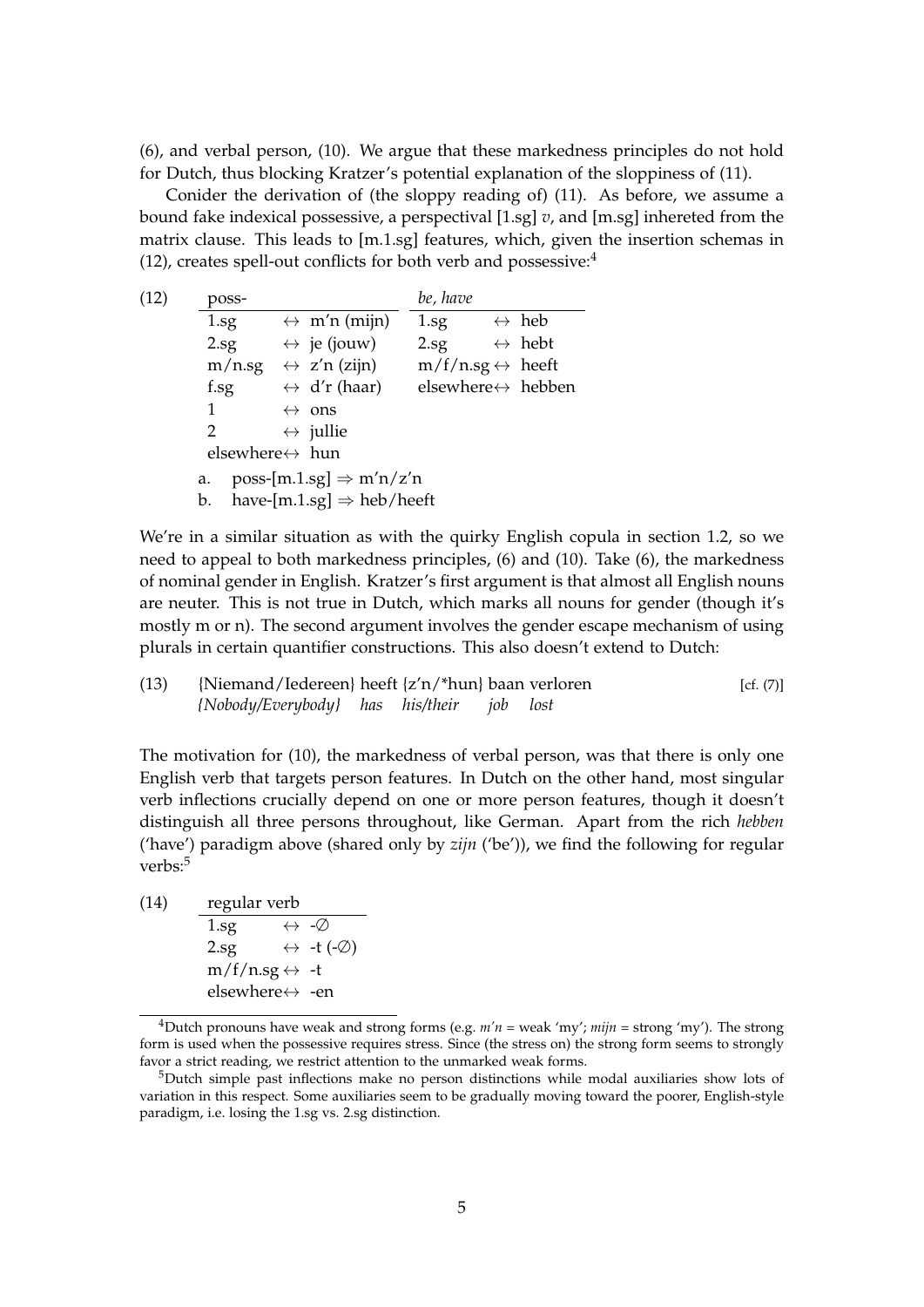For regular verbs in the present tense, [2.sg] is spelled out as *-t*, except when the verb precedes the subject, then it's -∅. Note that even if we ignore this inversion effect we still cannot lump 2nd and 3rd person together into a single person-free rule, 'sg  $\leftrightarrow$ -t', because that would incorrectly generate *ik ben de enige die m'n huiswerk doe* ('I am the only one who do.1sg my.1sg homework'), on the basis of [m.1.sg] bundles after transmission.<sup>6</sup> In short, verbal person features play a role in the most common verbal inflections, which undercuts Kratzer's motivation for assuming that verbal person is marked.

To sum up, there appears to be no reason to assume that either Dutch nominal gender or verbal person are in any way marked. Hence there is no way to resolve the spell-out conflicts (12a) and (12b). Kratzer's system thus predicts that our Dutch sentence (11) can have no sloppy interpretation and hence should be infelicitous. In the next section we outline a survey experiment showing that this type of construction is entirely felicitous in Dutch.

#### **2.2 Experimental support**

To support the crucial judgment in (11) we first turned to Google. This turned up the following natural occurrence of a sloppy first person possessive:

(15) Ben ik de enige die mijn examens niet zelf durft *am I the only.one who my.1sg exams not self dares.3sg check* na te kijken?! 'Am I the only one who is afraid to check his exams himself?!'

Next, we set up a survey experiment to test the acceptability of sloppy readings of (fake) indexicals in *the only one who*-constructions in Dutch. 48 participants (Dutch undergraduates in Linguistics and Artificial Intelligence) were instructed to give grammaticality judgments on a five-point Likert scale ranging from 1 ("ungrammatical") to 5 ("completely grammatical"). Four types of items were distributed over six different lists. Each list contained 2 test items, 11 fillers, and 8 controls. For each of the controls and the test items we varied the reflexive predicate: (*z'n best doen* 'to do one's best', *z'n belangstelling tonen* 'to show one's interest' and *z'n fouten toegeven* 'to admit one's mistakes').

The test items contained fake indexicals in constructions where they should not occur according to Kratzer's analysis. We constructed the following variants of (11) and (15):

- (16) a. Ben ik de enige die m'n {best doet / belangstelling toont / fouten toegeeft}? *am I the only one who my {best does / interest shows / mistakes admits}?* Am I the only one who {does my best/shows my interest/admits my mistakes}?
	- b. Helaas *unfortunately I'm* ben ik de enige *the only one who . . . my . . .* die m'n . . .
	- c. Ik ben de enige *I'm the only one who . . . my . . .* die m'n . . .
	- d. Jij bent de enige *you're the only one who . . . your . . .* die je . . .

<sup>&</sup>lt;sup>6</sup>The same holds for a system with 'pl  $\leftrightarrow$  -en / elsewhere  $\leftrightarrow$  -t'.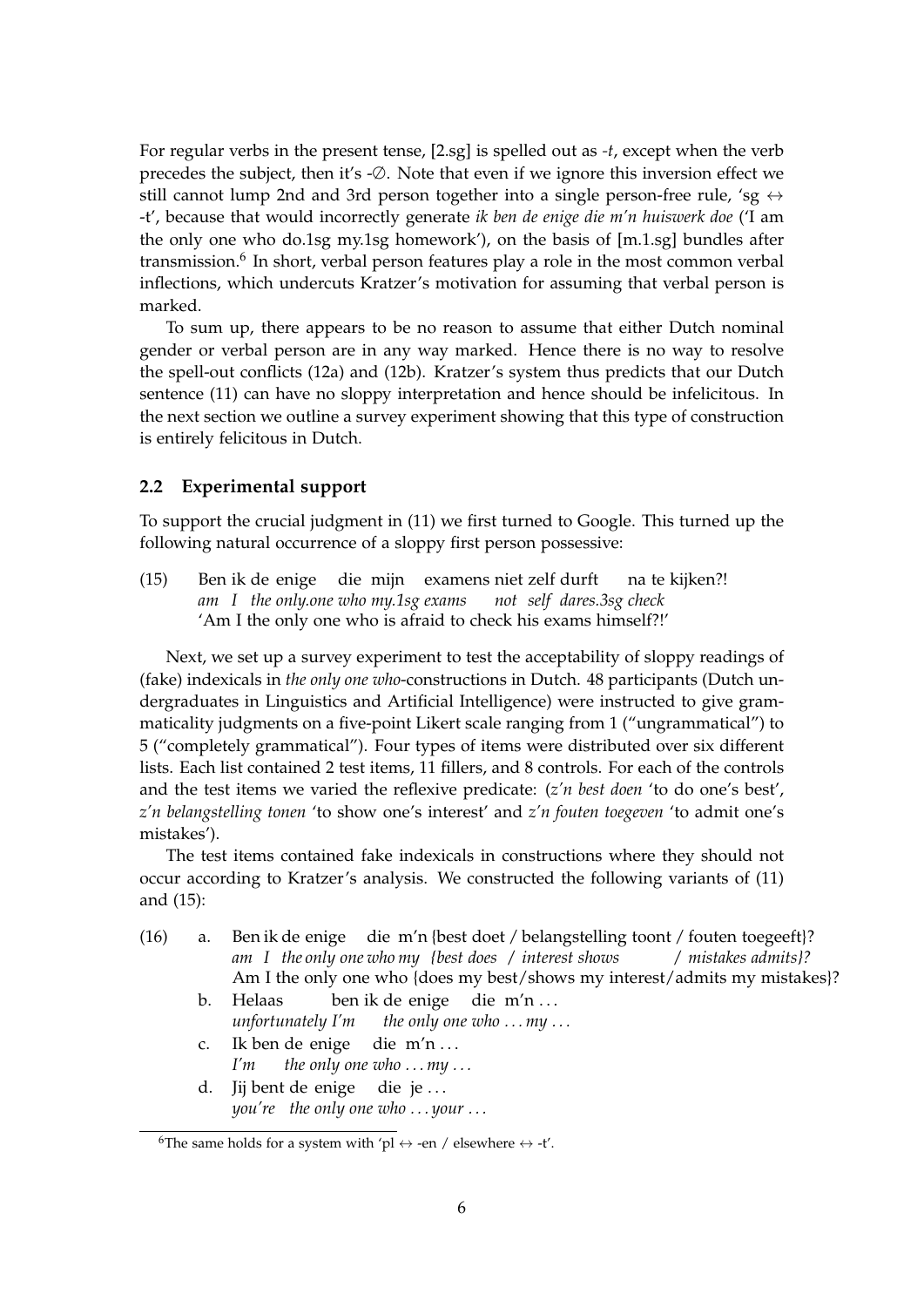For comparison we used two types of controls. Positive controls are the uncontroversial agreeing variants that we would expect on Kratzer's view, i.e. sloppy *only one* constructions that involve no spell-out conflicts due to (i) syncretism in the plural (*we're the only ones who did our best*), or (ii) the use of a non-indexical third person possessive (*I'm the only one who did his best*). Negative controls are the (presumably) infelicitous variants in which the possessive agreed with neither the matrix subject, nor the embedded verb (*I am the only one who did your best*). In other words, the negative controls force a nonsensical strict interpretation onto an inherently reflexive predicate.

The results are as follows:

| item category     | mean acceptability |
|-------------------|--------------------|
| positive controls | 3.7                |
| negative controls | 2.3                |
| test items (16a)  | 4.3                |
| test items (16b)  | 3.8                |
| test items (16c)  | 3.6                |
| test items (16d)  | 3.0                |

Without going into statistical details per parameter, we conclude that Dutch nonagreeing, sloppy indexicals are as acceptable as third person paraphrases and conflictfree plural variants, and certainly much better than variants that require a strict reading of the reflexive predicate. Separating the results per test item, it seems that second person, as in (16d), is harder than first, while a question, as in (16a), somehow make the relevant construction better.

## **3 Discussion**

Dutch and English allow sloppy readings more freely than we should expect on the minimal pronouns analysis reconstructed in section 1.1. It is worth noting then that in other domains, unexpected sloppy readings also pop up. Kratzer herself already discusses apparent 'long-distance' binding of indexicals in German:

 $(17)$ *you are the only one who believes that someone your.2sg paper* bist der Einzige, der glaubt daß jemand deinen Aufsatz versteht *understands.3sg* [strict/sloppy; p.212]

As she points out, this constitutes a complication for her analysis of fake indexicality through local binding. She saves the analysis by proposing an additional mechanism to account for these types of fake indexicals. The sloppy indexical *deinen* ('your') in (17) is then not a bound minimal pronoun, like the sloppy pronouns considered thus far, but a true referential indexical, semantically bound by a context-shifting operator. operator.

Bound proper names would pose another problem for Kratzer. As Roeper (2006) observes, names under *only* allow sloppy readings. In fact, 14 out of 18 of his undergrads showed a preference for the sloppy interpretation by completing the discourse fragment (18) as in (18a) (Roeper 2006:355):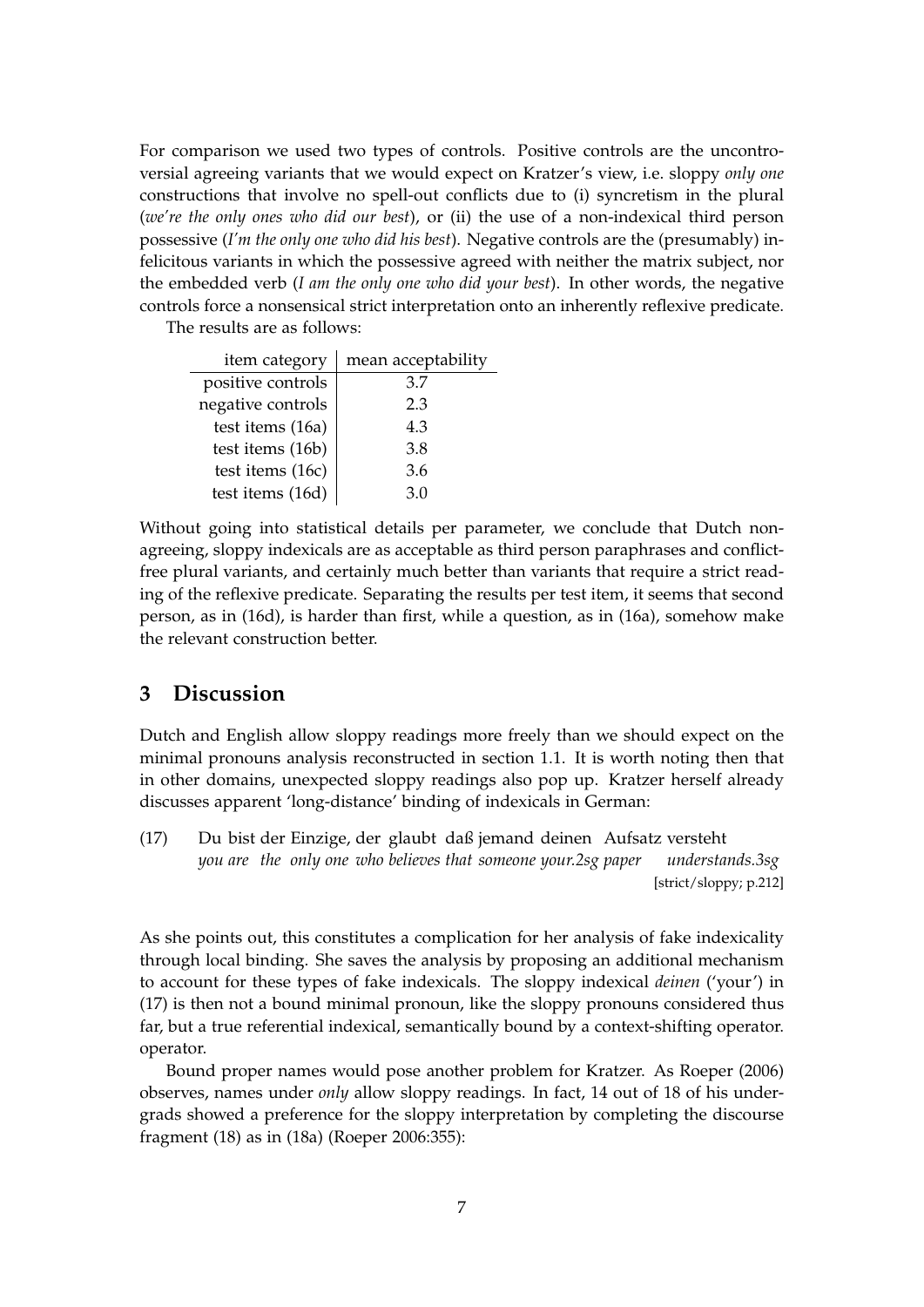(18) Only Mary looks like Mary. The others. . .

a. ... don't look like themselves b. ... don't look like Mary

Using a similar fill-in-the-blank item as a filler for our German survey (section 3), we found that participants chose strict and sloppy readings equally.

Adding these findings to the Dutch and English data leads us to suspect that the restrictions on sloppy interpretation that Kratzer observes in German are the exception rather than the rule. Note that, if not for a few cases like (2b), a much simpler analysis presents itself: it is the semantics of *only* that generates sloppy readings whenever an element in its scope corefers with the focus (e.g. along the lines of Pulman 1997).

Because some native colleagues accepted the German counterparts of our Dutch counterexamples, we conducted a German survey experiment based on the Dutch one above.<sup>7</sup> This did not yield comparable results. The most acceptable non-agreeing, reflexive sloppy test item, (19), got a mean score of 2.5, which was considerably lower than the positive controls:

 $(19)$ *am I* ich denn der Einzige, der meine Hausaufgaben selbst gemacht hat? *then the only one who my homework self done has?* 'Am I then the only one who did my homework by myself?'

Google likewise hasn't turned up non-agreeing, sloppy fake possessives. We did, however, find a few unexpected sloppy reflexives (which presumably would be treated similarly, as minimal pronouns, on Kratzer's analysis):

(20) Natürlich bin ich nicht der Einzige, der mich darüber aufregt *of course am I not the only one who 1sg.refl about that is annoyed.3sg* 'Of course I'm not the only one who is annoyed about that'

On the basis of our limited empirical testing, we tentatively conclude that Kratzer's intuitions are correct. As a result, any semantic/pragmatic account that derives sloppy readings on the basis of coreference under focus constructions will require an additional explanation for the lack of sloppiness in examples like (2b).

## **4 Conclusions**

The goal of this paper was to show that the predictions of Kratzer's account of fake indexicals does not extend to Dutch. To achieve this goal, we started in section 1 by introducing the basic notions of Kratzer's framework, including locally bound minimal pronouns, perspectival *v*'s, feature transmission, and a competition-based spell-out model. We saw how Kratzer further complicated the system to accommodate English data in section 1.2. In section 2 we then established that Dutch shows crucial characteristics of both English and German and provides a counterexample to the theory. To substantiate our claims we verified the crucial intuitions in a small survey experiment.

 $720$  native German psychology undergraduates at the University of Groningen participated in our online survey.